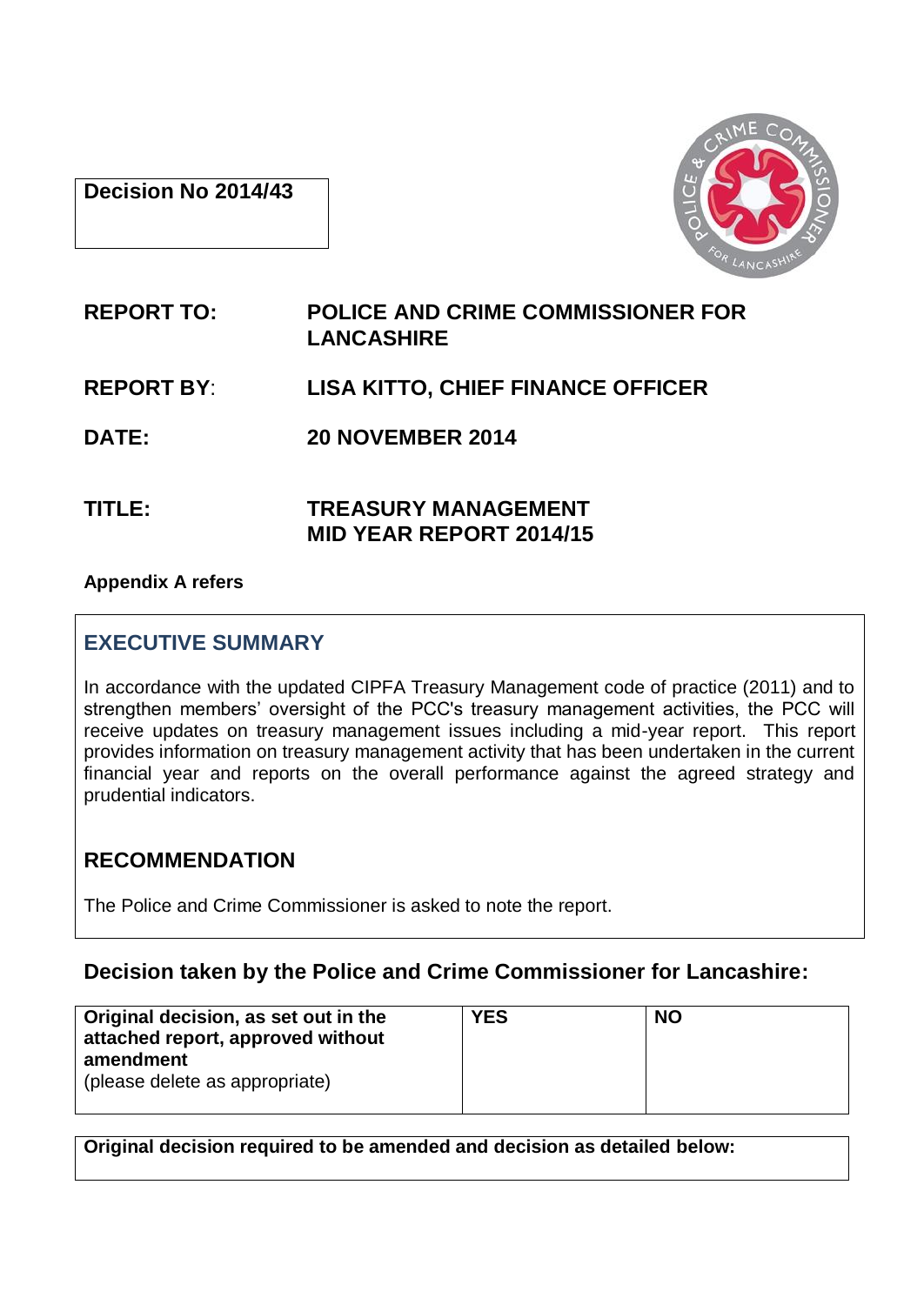**The reasons for the amended decision are as detailed below:**

## **Police and Crime Commissioner: Comments**

# **DECLARATIONS OF INTEREST**

The PCC is asked to consider any personal / prejudicial interests he may have to disclose in relation to the matter under consideration in accordance with the law, the Nolan Principles and the Code of Conduct.

## **STATEMENT OF COMPLIANCE**

The recommendations are made further to legal advice from the Monitoring Officer and the Section 151 Officer has confirmed that they do not incur unlawful expenditure. They are also compliant with equality legislation.

| Signed:<br><b>Police and Crime Commissioner</b> | Signed:<br><b>Chief Officer:</b> |
|-------------------------------------------------|----------------------------------|
| Date:                                           | Date:                            |
| Signed:                                         | Signed:                          |

| Signed:                | Signed:                       |
|------------------------|-------------------------------|
| <b>Chief Constable</b> | <b>Chief Finance Officer:</b> |
| Date:                  | Date:                         |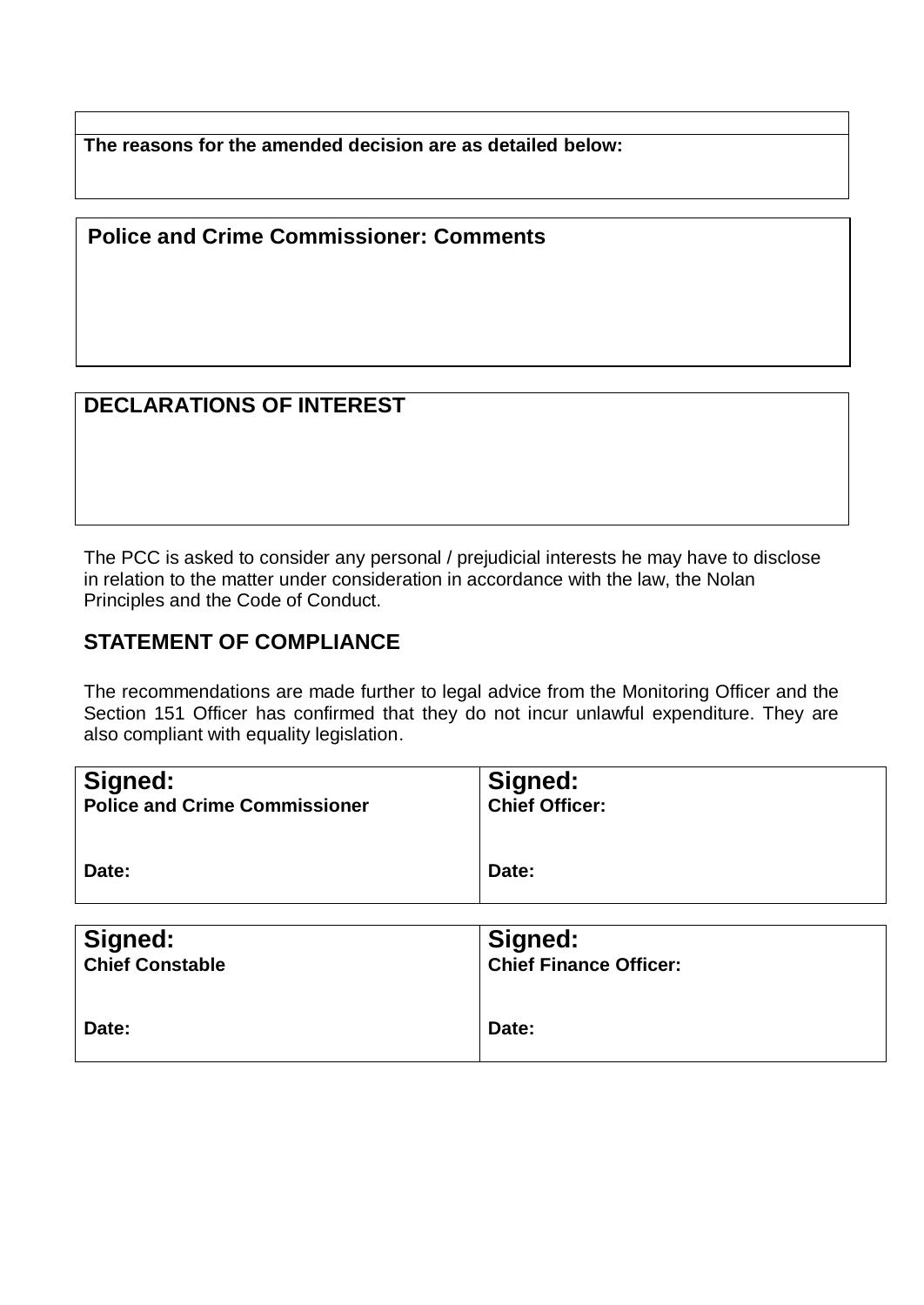## **POLICE & CRIME COMMISSIONER FOR LANCASHIRE**

## **REVIEW OF TREASURY MANAGEMENT 2014/15 Mid Year Report**

#### **Issue for Consideration**

In accordance with the updated CIPFA Treasury Management code of practice (2011) and to strengthen members' oversight of the Commissioner's treasury management activities, the Police Commissioner receives regular updates on treasury management issues including a mid-year report. Reports on treasury activity are discussed on a quarterly basis with the Chief Finance Officer for PCC and the content of these reports is used as a basis for this report to the Commissioner.

#### **Economic Overview**

**UK Monetary Policy**: The MPC has made no change to the Bank Rate of 0.5% and maintained asset purchases at £375bn during this period. However, there was a marked shift in tone from the Bank of England's Governor and other MPC members. In his Mansion House speech in June Governor Mark Carney warned that interest rates might rise sooner than financial markets were expecting. The minutes of the MPC's June meeting outlined the Bank's central view that whilst wage growth and inflation had been weak, economic activity had been stronger than expected and the policy decision had therefore become more 'balanced' for some members on the Committee than earlier in the year.

**Growth:** The recent strong performance of the UK economy continued with GDP growing at an average rate of 0.8% per quarter since the middle of 2013. Whilst still largely driven by household consumption, business investment is recovering, albeit from a very low base, and should support the continued expansion of GDP throughout the year.

**Unemployment:** The labour market continued to improve, with job growth strong and the headline unemployment rate falling to 6.6%. However, earnings growth continues to deteriorate with an annual decline of -0.2% in June. Employment growth is masking extensive spare capacity with self- employment and a large number on zero-hour contracts and working part-time involuntarily, underemployment is still a significant factor within the workforce.

**Inflation:** CPI inflation for May fell to 1.5% year-on-year from 1.8% which was lower than market expectations. Even though inflation was expected to tick marginally higher in coming months, it was still expected to remain just below the Bank's 2% target.

The Bank's Financial Policy Committee also announced a range of measures to cool the UK's housing market to avert the potential of spiralling house prices derailing a sustainable economic recovery. Key recommendations included lenders stress-testing mortgage applicants can cope with a 3% rise in interest rates; putting a 15% cap on the number of mortgages at more than 4.5 times the borrower's income; and a separate Treasury pledge banning anyone applying for a loan through the Help to Buy scheme borrowing more than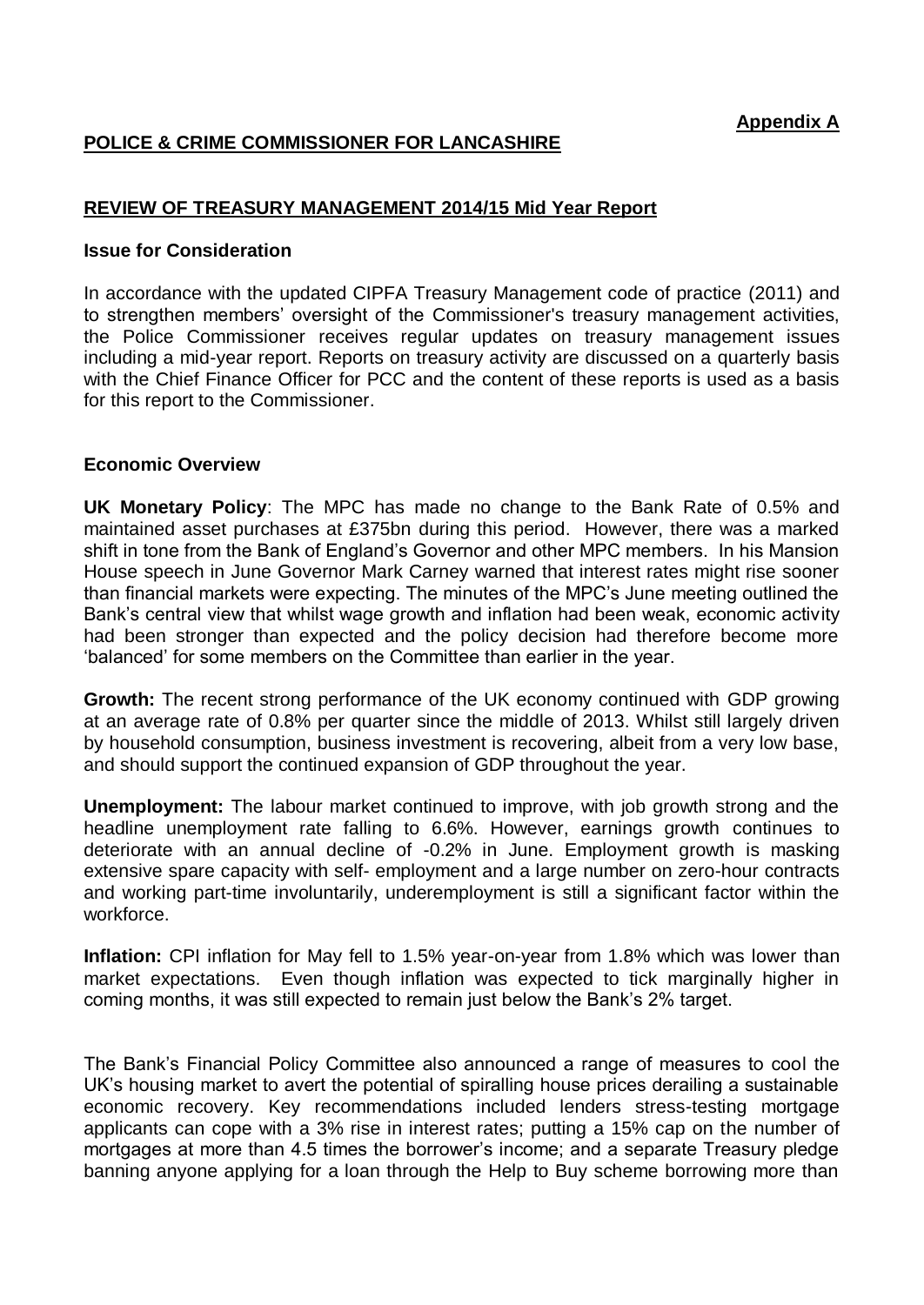4.5 times their income. The Prudential Regulation Authority also announced that it intends to consult on capital requirements for mortgages.

Against a darkening economic background in Europe in June and again in September the European Central Bank announced interest rate cuts along with a raft of non-conventional measures to head off the growing threat of deflation in the Eurozone. The ECB cut main policy rates (refinancing rate) from 0.25%in May to 0.05% by the beginning of September to encourage banks to lend to businesses and generate economic growth, it also cut the deposit rate to -0.20% which in effect means that commercial banks must pay for the privilege of depositing their funds at the central bank.

There was no change from the US Federal Reserve as the central bank kept policy on its current track with a reduction in asset purchases by \$10 billion to \$35 billion per month. The sharp downward revision to US GDP in Q1 to -2.9% annualised was strongly influenced by severe weather deterring consumers from going out and spending. GDP in Q2 of 2014 is expected to rebound, taking the annual average rate of growth over the last four quarters ending in Q2 to a more sustainable level of 2%.

## **Interest Rate Environment**

Short term interest rates continue at the very low levels since the Bank of England reduced base rate to 0.5% in March 2009. The chart below shows that there has been very little movement in short term interest rates over the first three quarters of the calendar year.



Current longer term PWLB rates are shown below.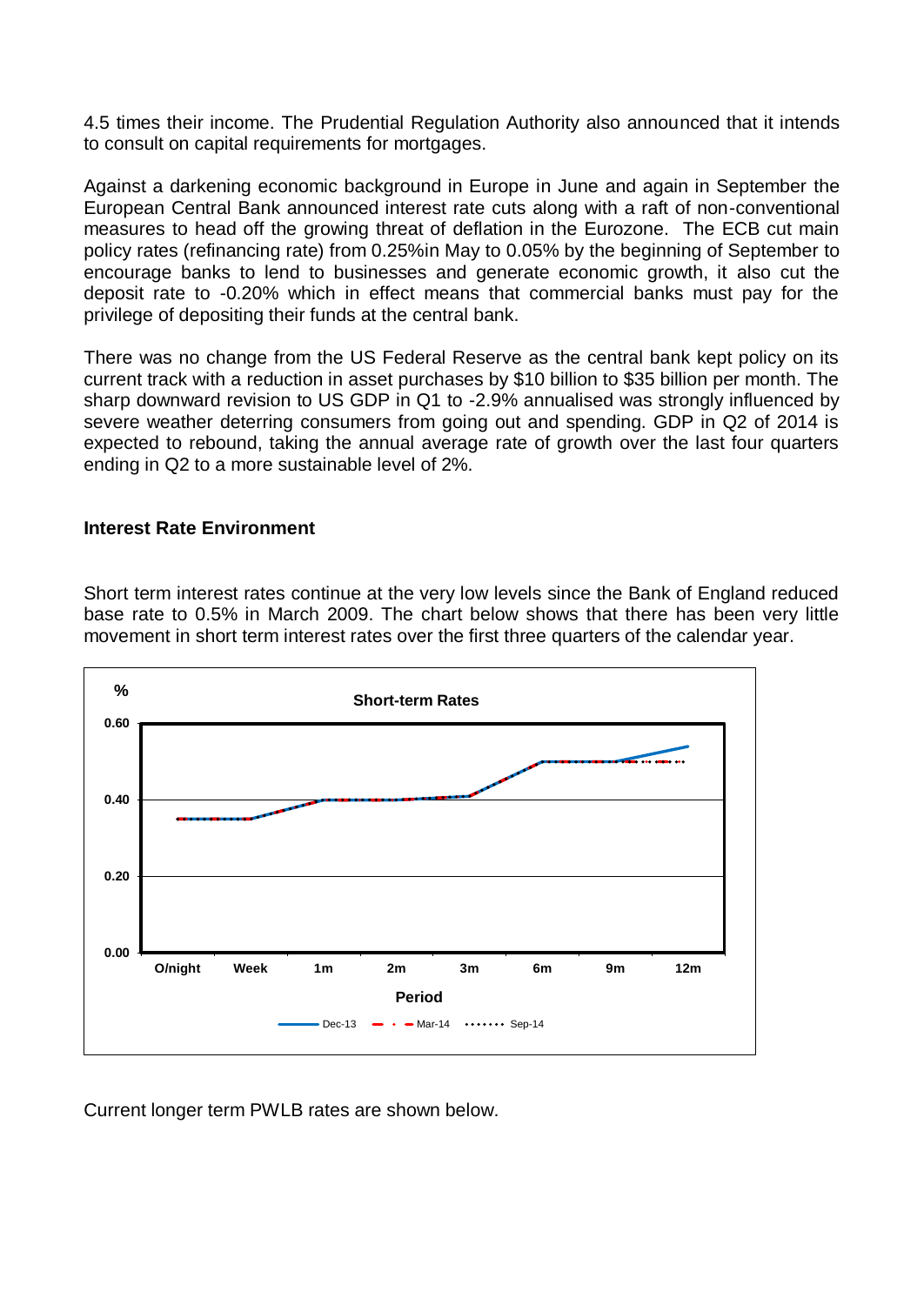

Following a period where central bank liquidity injections, the abatement of the euro crisis and the economic recovery has seen a reduction in demand for safe haven assets including UK Government gilts, towards the end of the period geopolitical factors weighed heavily on gilt yields and consequently in Public Works Loan Board interest rates, with a noticeable flattening of the curve in the medium term.

## **Outlook for Interest Rates**

Treasury Consultants Arlingclose Ltd forecast the first rise in official interest rates in Q3 2015, which is earlier than general market sentiment. There is clear momentum in the economy, but inflation is benign and currently sits below target. This situation is expected to persist for some time, reducing the need for immediate monetary tightening.

Arlingclose project Gilt yields to climb on an upward path through the medium term as the recovery takes hold, notwithstanding temporary volatility due to the UK General Election and other geo-political events.

| Period           | <b>Bank</b><br>Rate | 3 month<br><b>LIBID</b> | 12 month<br><b>LIBID</b> | 20-year<br><b>Gilt Rate</b> |
|------------------|---------------------|-------------------------|--------------------------|-----------------------------|
| Q3 2014          | 0.50                | 0.50                    | 0.90                     | 3.00                        |
| $\sqrt{Q4}$ 2014 | 0.50                | 0.55                    | 0.95                     | 3.20                        |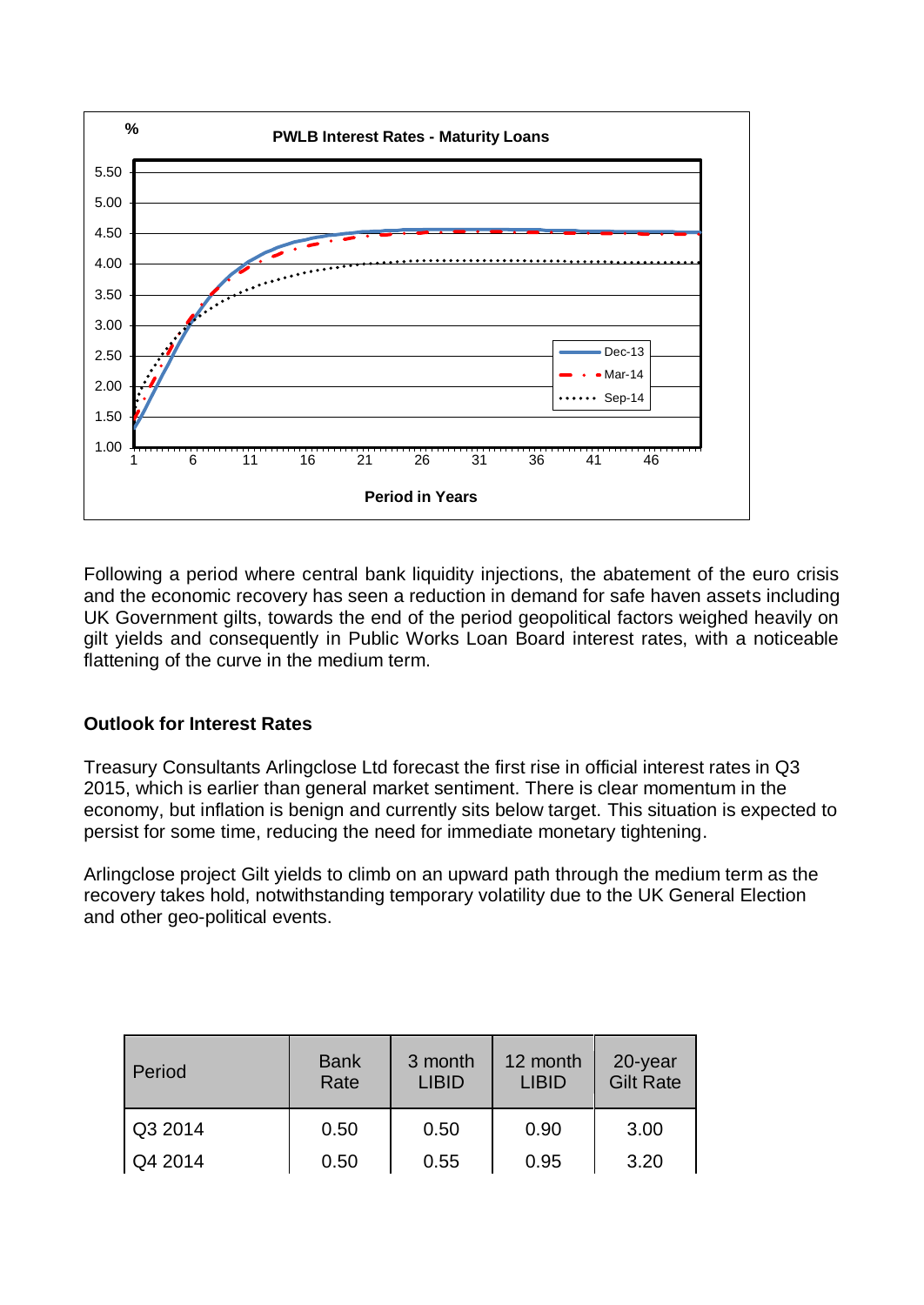| Q1 2015             | 0.50 | 0.60 | 1.00 | 3.40 |
|---------------------|------|------|------|------|
| Q2 2015             | 0.50 | 0.65 | 1.05 | 3.55 |
| Q3 2015             | 0.75 | 0.85 | 1.20 | 3.65 |
| Q4 2015             | 0.75 | 1.00 | 1.35 | 3.70 |
| Q1 2016             | 1.00 | 1.15 | 1.45 | 3.75 |
| Q2 2016             | 1.00 | 1.25 | 1.55 | 3.80 |
| Q3 2016             | 1.25 | 1.40 | 1.65 | 3.85 |
| Q4 2016             | 1.25 | 1.50 | 1.70 | 3.90 |
| Q1 2017             | 1.50 | 1.65 | 1.80 | 3.95 |
| Q <sub>2</sub> 2017 | 1.50 | 1.70 | 1.90 | 3.95 |

## **Borrowing**

Since 2008-09 the Police & Crime Commissioner for Lancashire cash investments have been in excess of the borrowing requirement and so to avoid excess borrowing and in order to reduce credit rate risk, balances have been used to fund capital programme expenditure and no borrowing has been taken over this period.

|                                           | 2013-14       | 2014-15         | 2015-16         |
|-------------------------------------------|---------------|-----------------|-----------------|
|                                           | <b>Actual</b> | <b>Estimate</b> | <b>Estimate</b> |
|                                           | £m            | £m              | £m              |
| <b>Capital Programme Borrowing</b>        | 0             | 0.600           | 12.325          |
| Borrowing requirement b/fwd from previous | 20.639        | 20.273          | 20.562          |
| vear                                      |               |                 |                 |
| <b>Maturing Debt</b>                      | 1.000         | 1.000           | 0.500           |
| Less Statutory MRP (PWLB only @ 4%)       | $-1.366$      | $-1.311$        | $-1.283$        |
| <b>Total Borrowing Requirement</b>        | 20.273        | 20.562          | 32.104          |

The borrowing requirement represents capital expenditure which has not yet been financed by from any external source. It is currently financed internally to the organisation by borrowing from balances. At present the Commissioner's balances are sufficient to cover this internal borrowing and as investment interest rates are at historically low levels internal borrowing is more cost effective than traditional external borrowing from the Public Works Loan Board (PWLB).

All of PCC's borrowing is currently from the Public Works Loan Board. Following a scheduled debt repayment in 2014 the current long term debt outstanding is £20.154m. The next scheduled repayment is in March 2015 when outstanding debt will fall to £19.154m.

|                               | 2013-14       | 2014-15         | 2015-16         |
|-------------------------------|---------------|-----------------|-----------------|
|                               | <b>Actual</b> | <b>Estimate</b> | <b>Estimate</b> |
|                               | £m            | £m              | £m              |
|                               |               |                 |                 |
| <b>Total Debt Outstanding</b> | 21.154        | 20.154          | 19.154          |
| In year debt repayment        | $-1.000$      | $-1.000$        | $-0.500$        |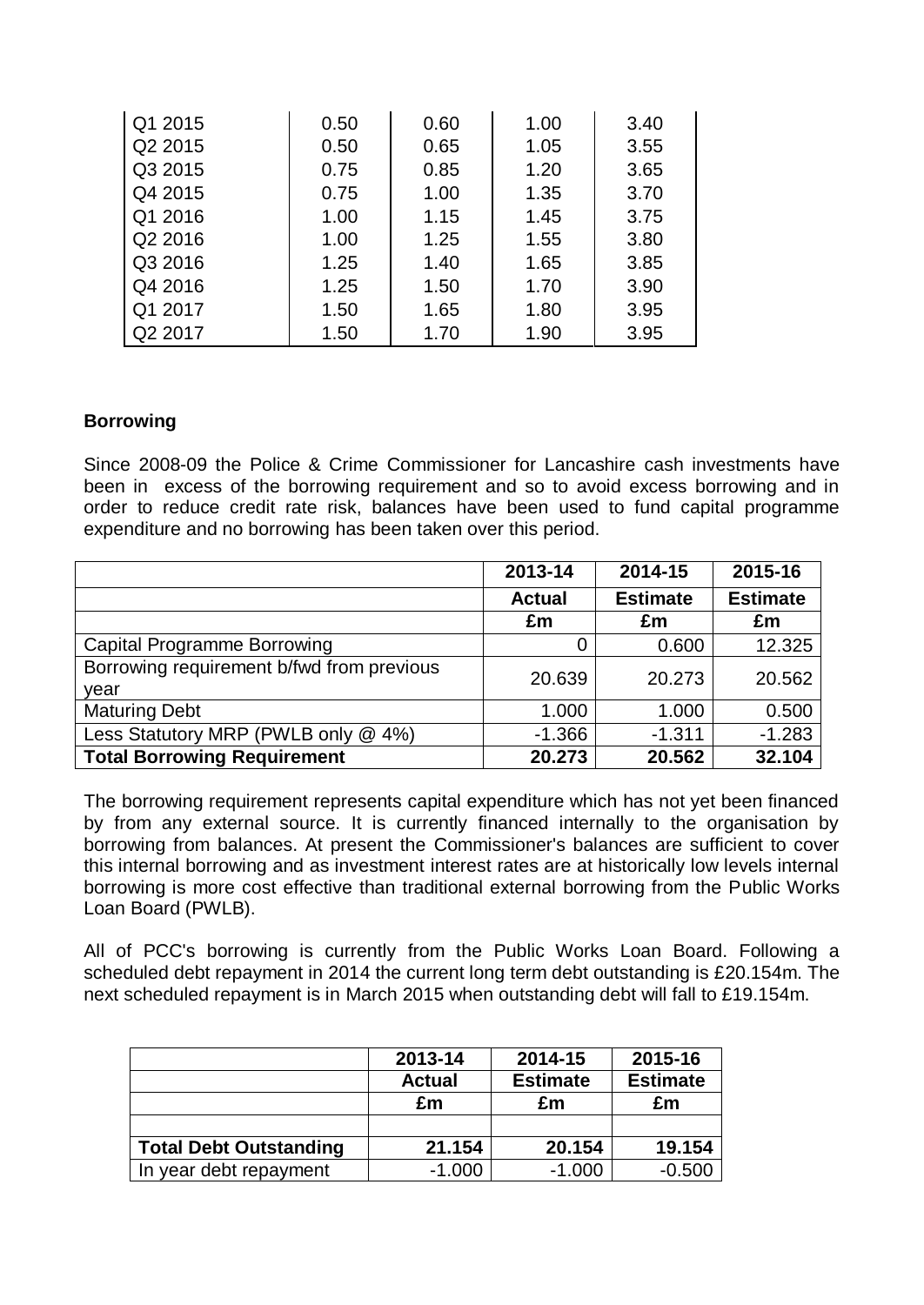| New Borrowing                 | $\overline{\phantom{0}}$ |        | $\overline{\phantom{0}}$ |
|-------------------------------|--------------------------|--------|--------------------------|
| <b>Total Debt Outstanding</b> | 20.154                   | 19.154 | 18.654                   |

It is possible to repay debt early, but the PWLB will charge a premium for early repayment loss of interest.

The Chief Finance Officer reviews debt restructuring opportunities on a regular basis. A review conducted in October 2014 found that given the relatively favourable interest rates at which these have been taken out (below 5%) and the penalties associated with any early repayment it is not considered financially viable to do so at the present time. The Chief Finance Officer will continue to monitor the internal borrowing strategy in the light of economic and interest rate forecasts.

#### **Investments**

For a number of years following the financial crisis of 2008, in order to reduce credit risk to the Authority, Lancashire County Council (credit rating by Moodys AA2) was the counterparty for all of the Authority's investments. However this counterparty list was expanded for in the 2014/15 treasury management strategy to include other high quality counterparties.

Both the CIPFA Code and the CLG Guidance require the Authority to invest its funds prudently, and to have regard to the security and liquidity of its investments before seeking the highest rate of return, or yield. The Authority's objective when investing money is to strike an appropriate balance between risk and return, minimising the risk of incurring losses from defaults and the risk receiving unsuitably low investment income.

The re-addition of the other counterparties into the investment policy is intended to improve investment returns whilst retaining the very high credit quality of the portfolio. Until recently investment rates for shorter than one year were below the PCC current call account rate of 0.7% and therefore the full amount of the PCC balances were held within the call account.

However given the current level of balances and capital forecast expenditure profiles it is considered that a proportion of balances could be invested for a longer period and so increase the amount of interest which will accrue to the Commissioner's revenue account.

| <b>Start Date</b> | End Date | Principal  | Rate  | Annual   | Interest |
|-------------------|----------|------------|-------|----------|----------|
|                   |          |            |       | Interest | 2014/15  |
| 22/10/14          | 23/10/17 | £5,000,000 | 1.50% | £75,000  | £32,877  |

Therefore the following fixed deposit has been placed with another UK local authority: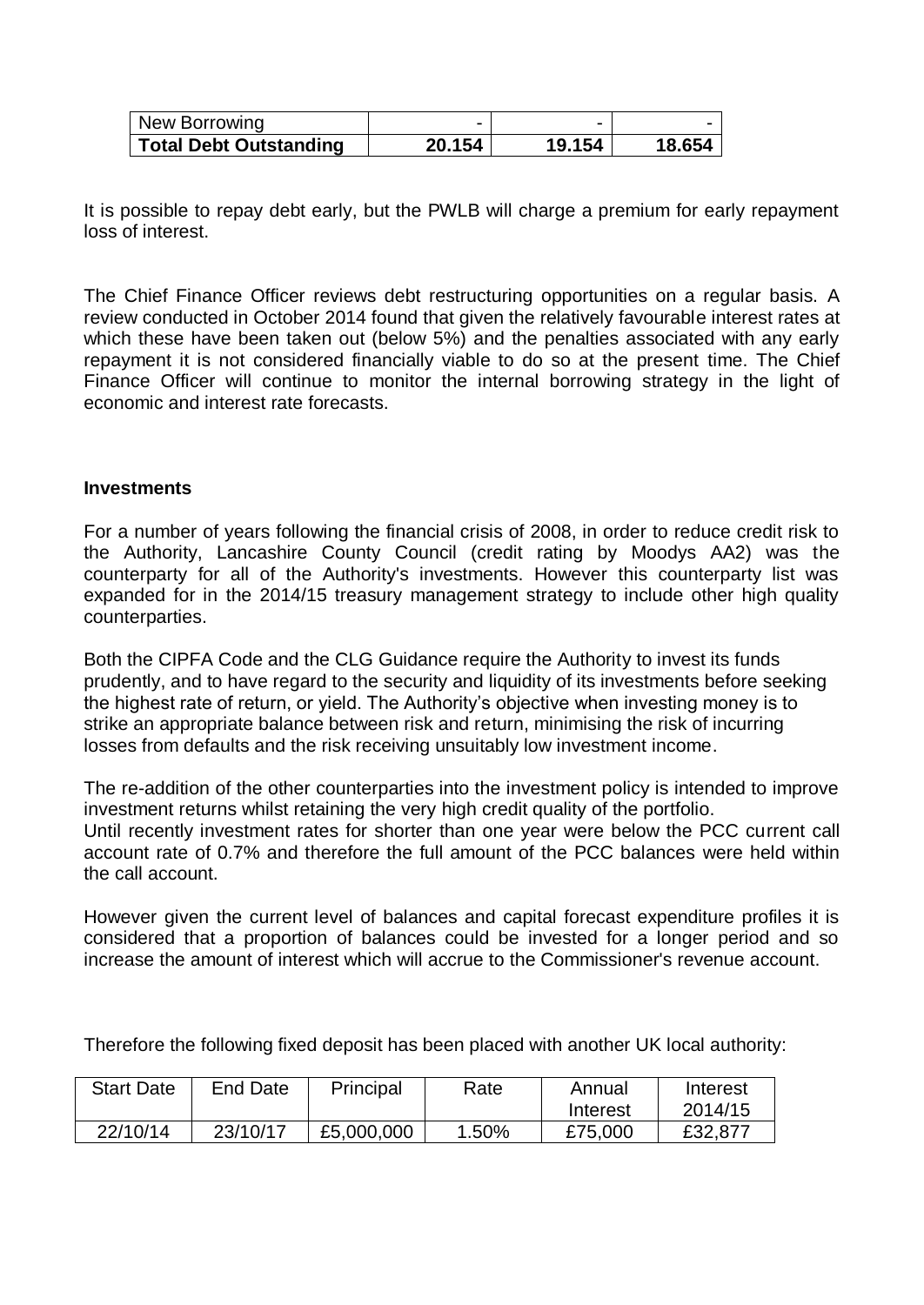The overall combined amount of interest earned on fixed and call balances as at 31st October 2014 is £209k on an average balance of £51m at an average rate of 0.71%. The current interest rate is 0.70% but this still compares favourably with the benchmark 7 day notice index which averages 0.43% over the same period.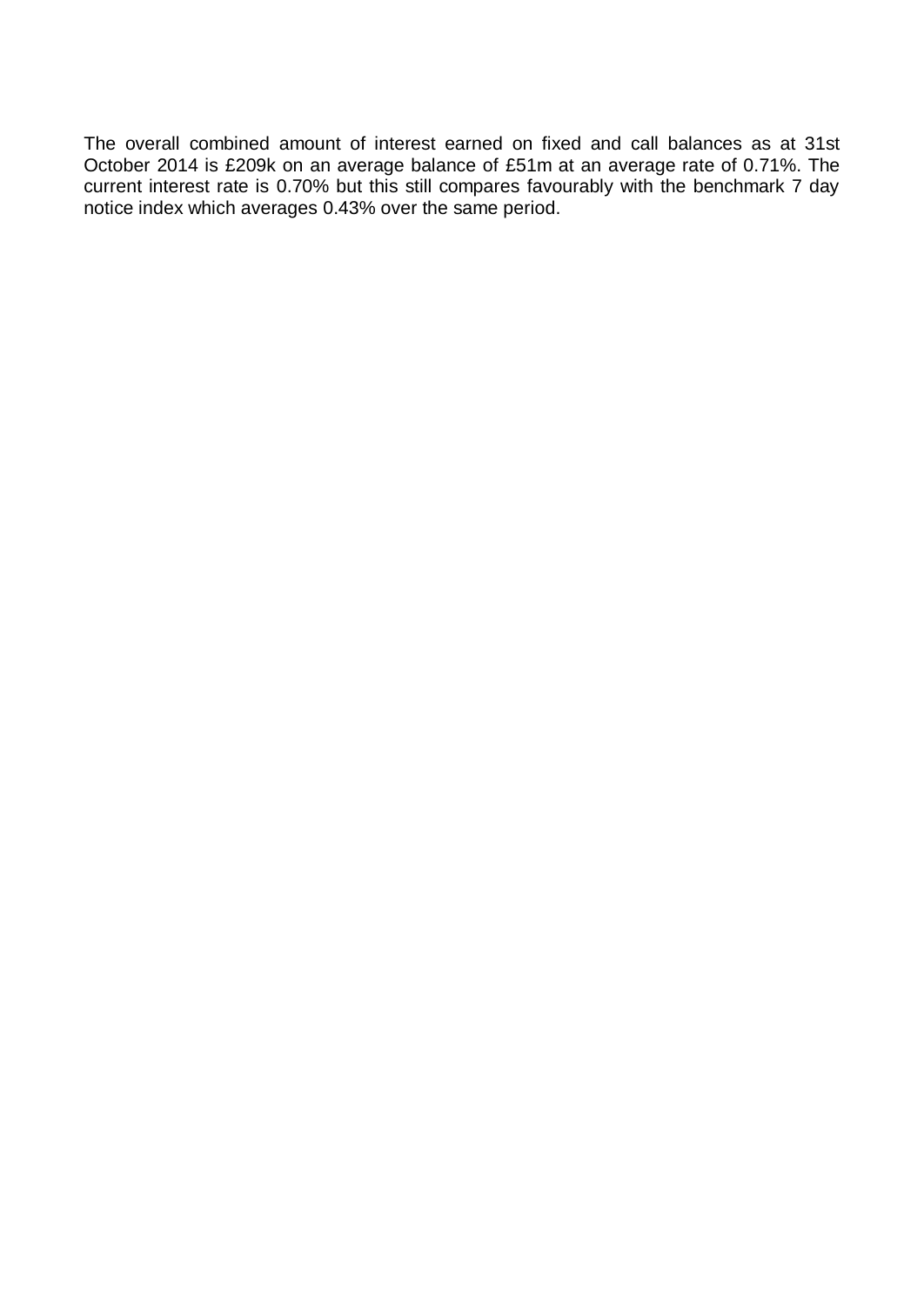The chart below shows the current interest rates for investment maturities with tenors between 3 months and 2 years. Until recently all rates from 12 months and shorter were below PCC for Lancashire's call rate, currently 0.70%.

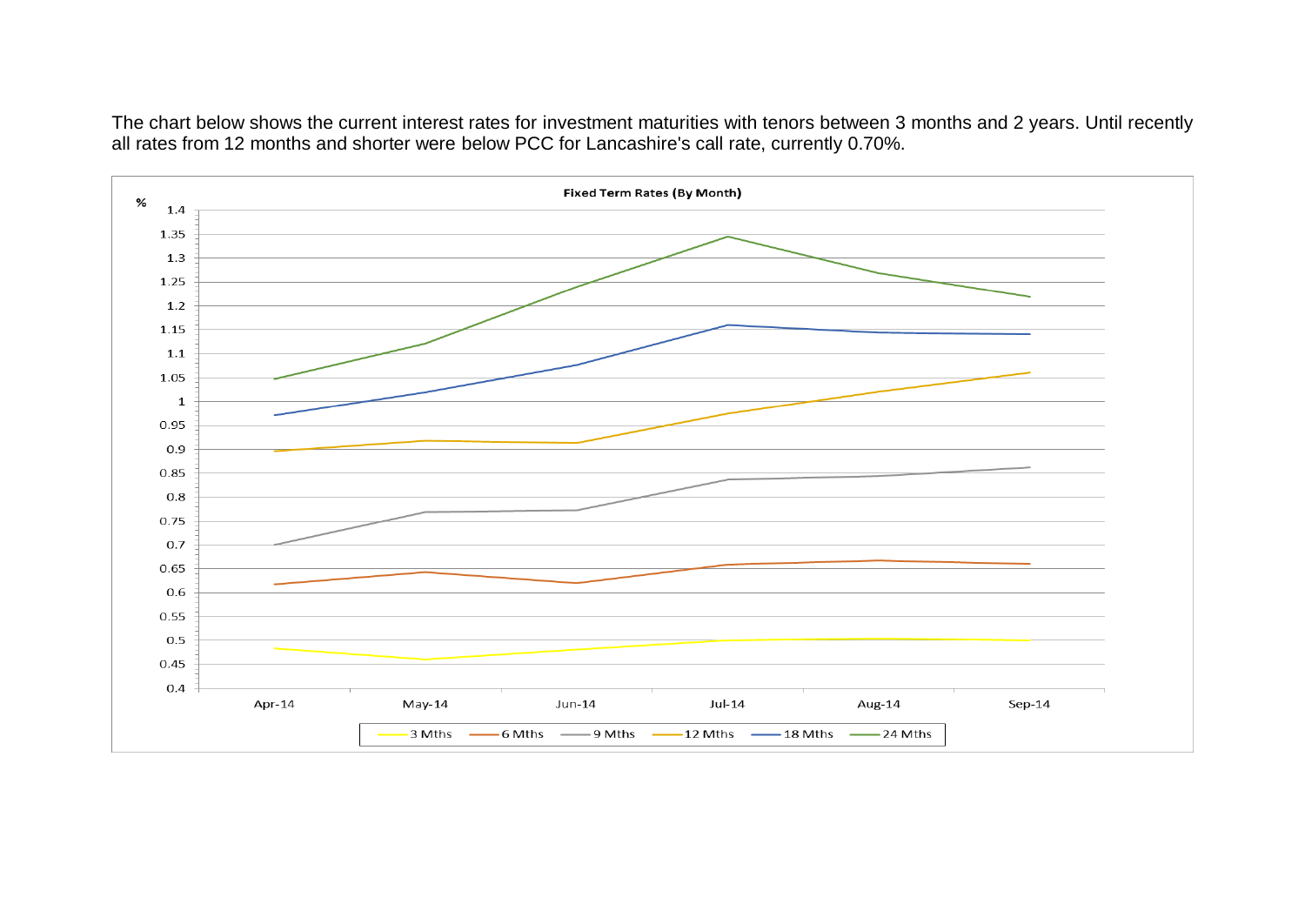## **Cash Flow**





This graph shows the total cash level held by the Authority. There is a regular pattern as cash is bolstered by precept receipts each month followed by falls as expenditure is incurred. The large cash injection from the low point at the beginning of July is the pensions top up grant. The green line shows how much of the Authority's cash is placed on fixed deposit to earn additional interest. At present opportunities are being sought to place a further £5m deposit to bring the total fixed balance up to £10m.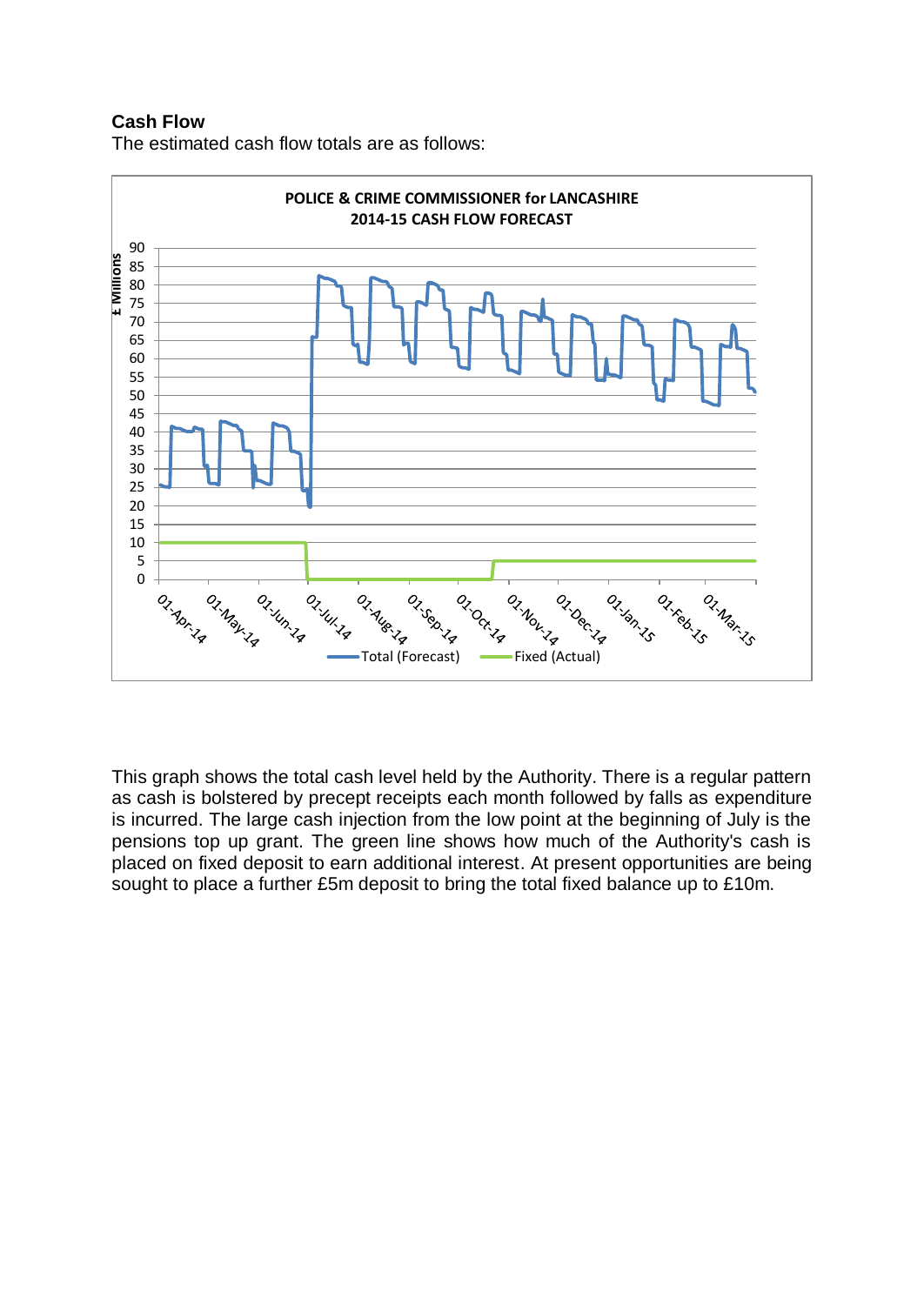## **Prudential Indicators**

In order to control and monitor PCC's treasury management functions, a number of prudential indicators are determined against which performance may be measured. The indicators for 2014/15 are shown in the table below alongside the current actual and none of the indicators have been breached over the period.

|                                                                                 | 2014-15    | <b>Actual</b> |
|---------------------------------------------------------------------------------|------------|---------------|
|                                                                                 | <b>PIs</b> | to Date       |
| <b>Adoption of the CIPFA Code of Practice for Treasury</b><br><b>Management</b> | Adopted    | Adopted       |
| <b>Authorised limit for external debt</b>                                       | £000       | £000          |
| A prudent estimate of total external debt, which does not                       |            |               |
| reflect the worst case scenario, but allows sufficient                          |            |               |
| headroom for unusual cash movements                                             |            |               |
| Borrowing                                                                       | 46.000     | 20.154        |
| Other long-term liabilities                                                     | 1.000      |               |
| Total                                                                           | 47.000     | 20.154        |
| <b>Operational boundary for external debt</b>                                   |            |               |
| A prudent estimate of debt, but no provision for unusual cash                   |            |               |
| movements. It represents the estimated maximum external                         |            |               |
| debt arising as a consequence of the Authority's current                        |            |               |
| plans                                                                           |            |               |
| Borrowing                                                                       | 43.000     | 20.154        |
| Other long-term liabilities                                                     | 1.000      |               |
| Total                                                                           | 44.000     | 20.154        |

|                                                            | 2014-15<br><b>PIs</b> | <b>Actual</b> |
|------------------------------------------------------------|-----------------------|---------------|
|                                                            |                       | to Date       |
| Upper limit for fixed interest rate exposure               |                       |               |
| <b>Borrowing</b>                                           | 100%                  | 100%          |
| Investments                                                | 100%                  | 10%           |
| Upper limit for variable rate exposure                     |                       |               |
| <b>Borrowing</b>                                           | 75%                   | $0\%$         |
|                                                            |                       |               |
| Investments                                                | 100%                  | 90%           |
| Upper limit for total principal sums invested for over 364 | 75%                   | Nil           |
| days (per maturity date)                                   |                       |               |
| <b>Maturity structure of debt</b>                          | Upper/                | <b>Actual</b> |
|                                                            | Lower                 |               |
|                                                            | Limits                |               |
| Under 12 months                                            | 50% / nil             | 4.96%         |
| 12 months and within 24 months                             | 50% / nil             | 2.48%         |
| 24 months and within 5 years                               | 50% / nil             | 13.40%        |
| 5 years and within 10 years                                | 80% / nil             | 21.11%        |
| 10 years and above                                         | $90\%$ / 25%          | 58.05%        |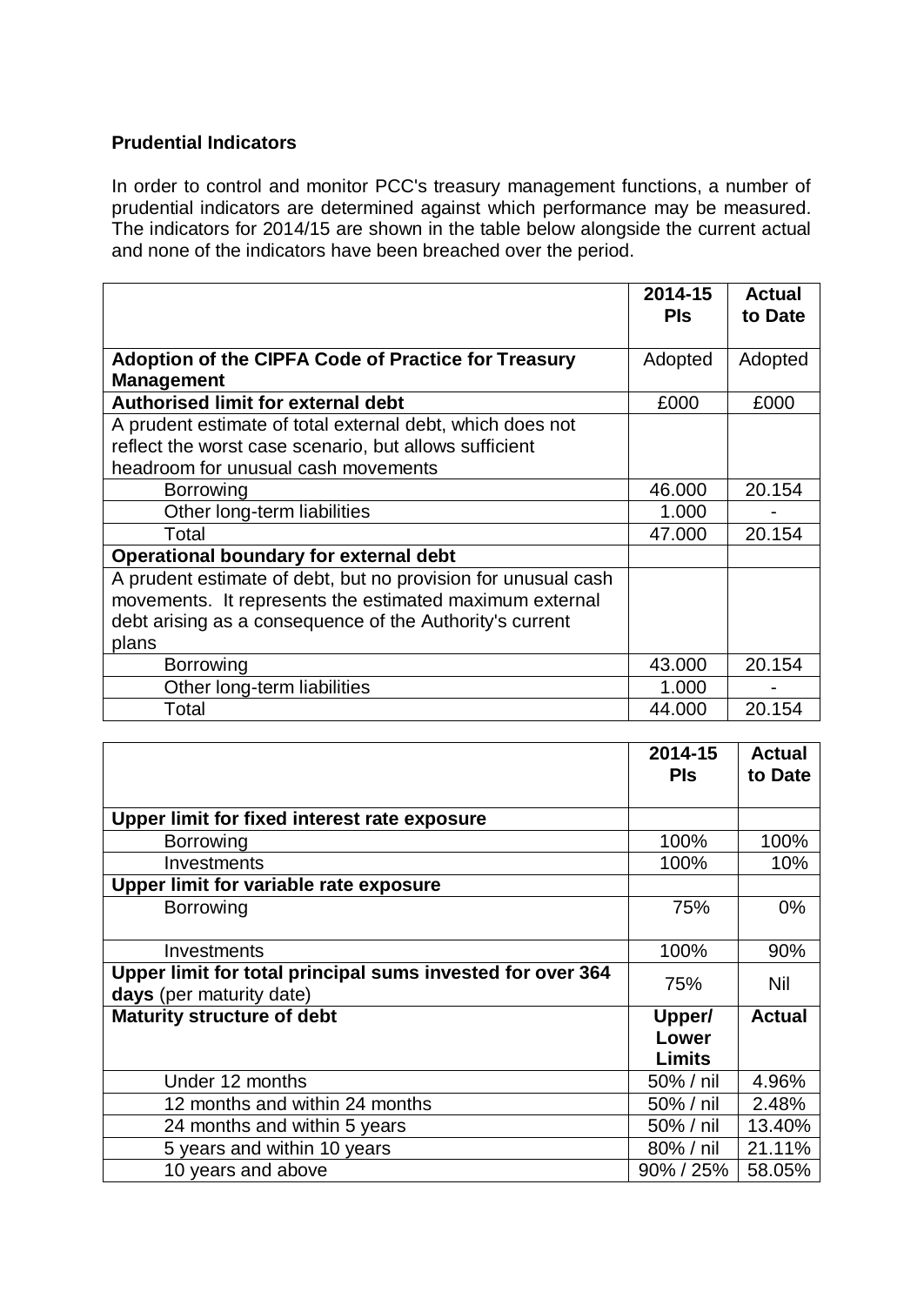## **Icelandic Banks**

At the time the Icelandic banks collapsed in October 2008, the County Council had an investment of £10.0m with Landsbanki. Under the treasury management strategy in operation at that time, the Police Authority's share of the deposit with Landsbanki was £0.668m.

Since then 4 distributions have been received, the most recent on  $12<sup>th</sup>$  September 2013. These distributions total £355,441 and whilst the reminder of the balance is expected at some point in the future, the timing and amounts of future distributions is not known at this stage.

The PCC Chief Financial Officer closely monitors developments in the bank's winding up activities and the progression of the Commissioner's priority creditor claim through the administration process, although it has not always possible to report immediately on all aspects of the process, because often information is held under legal privilege. At the present time however, the legal representatives which have acted for all the UK local authorities throughout the winding up process are recommending that the Authorities should consider selling their claims at current market price estimated to be between 91.5 and 92.5 pence in the pound which would generate between £286k and £290k against the current outstanding liability of £313k

The reasons for this are:

- The Winding Up Board (WUB) is currently unable to make distributions to priority creditors without the approval of the Central Bank of Iceland (**CBI**). The CBI has not approved any exemption requests filed by the WUB since the first (of three) exemption requests were filed in May 2013. The prospect of this position changing remains weak.
- The extent and timing of future recoveries depends to a significant degree on the revised bond terms agreed between LBI and Landsbankinn (**LB**, the "new" bank) coming into effect. That agreement is conditional on the CBI approving certain exemptions from the capital controls filed by the WUB so that distributions can be made to priority creditors. Those exemptions have not yet been approved and, although LBI and LB have recently agreed an extension to 30 September 2014 for the CBI to approve those exemptions, approval cannot be guaranteed.
- The CBI has publicly stated that it intends to find a "holistic" solution which will resolve the current issues relating to the winding-up of LBI (specifically LBI's inability to meet its obligations under the current bond terms) and the proposed compositions in Glitnir and Kaupthing, whilst not disrupting Iceland's financial stability or the CBI's plans to relax the capital controls. Various commentators in Iceland have suggested that this is likely to involve one or more of: (a) a tax on the assets of the LBI estate (or an exit tax on those selling claims); (b) a forced reduction in the value of LBI's assets; and (c) bankruptcy of LBI (and possible "fire sale" of its assets) – all of which are very likely to reduce recoveries for priority creditors. The fact that the CBI is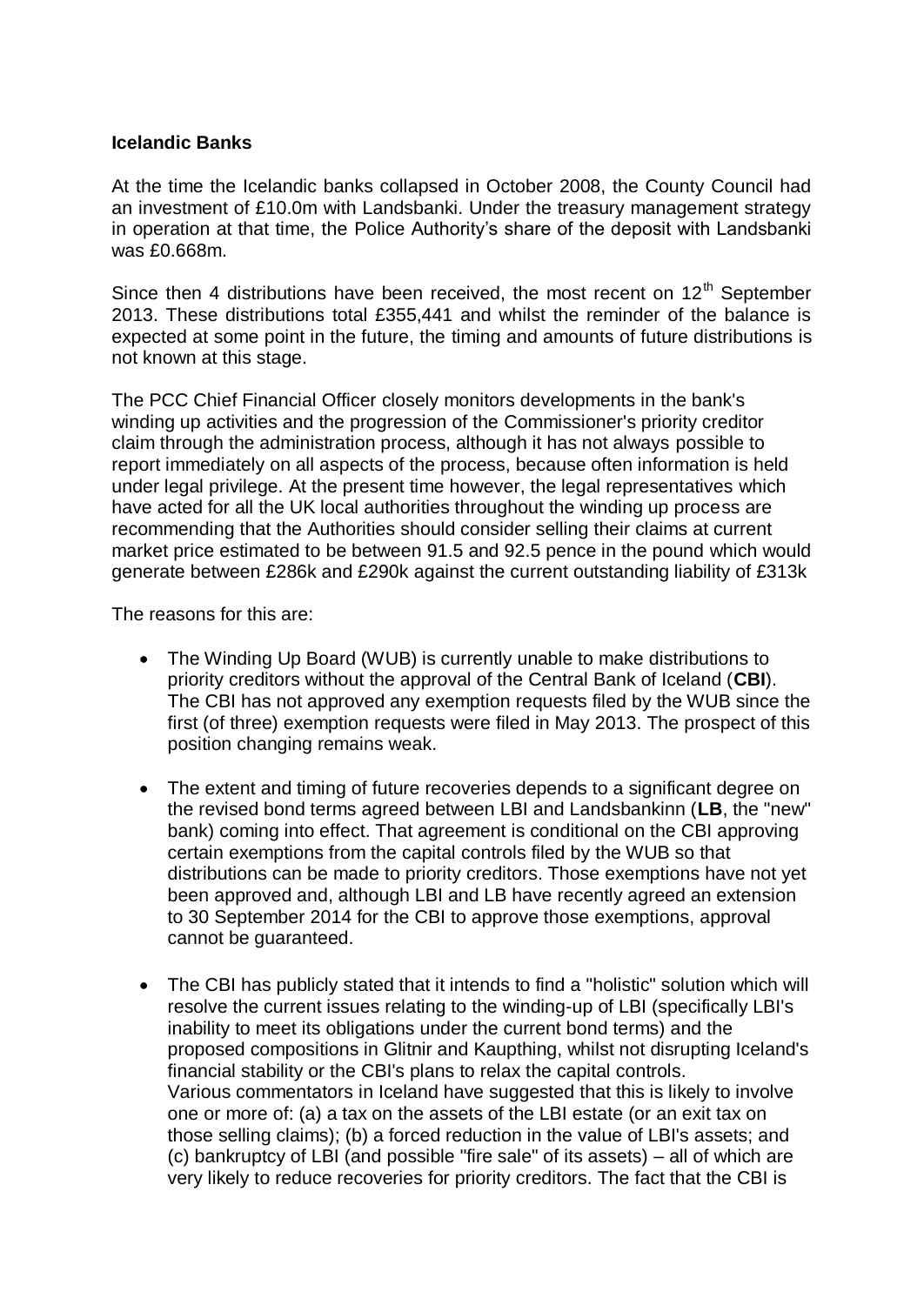stalling on the capital control exemption approvals may ultimately result in LBI being dragged into that holistic solution.

- If other priority creditors of LBI sold their claims this would reduce the influence that the remaining (original) priority creditors have over the WUB (and the CBI). Further, the interests of those entities that purchase priority claims are unlikely to align with the interests of the original authorities.
- Although the governor of the CBI has been re-appointed for a further five year term, he may only remain in the role until the end of the year. This would create further uncertainty around the CBI's objectives and its intended "holistic" solution. The governor's impartibility is also questionable as his role in resolving the economic issues facing Iceland is inevitably linked to the political will of the governing party.
- The approach among Iceland politicians to foreign creditors has hardened in recent months with some calling for measures that would have a detrimental effect on recoveries to priority creditors.

Negotiations are ongoing to facilitate the sale of the claim but at this stage further information is held under legal privilege for commercial reasons. Further information will be provided as and when it becomes available and recommendations will be made to the Commissioner for consideration.

## **Human Resource Implications**

None

## **Financial Implications**

The financial implications are set out in the report.

#### **Business Risk Implications**

The Treasury Management strategy is designed to minimise the PCC for Lancashire's financial risk associated with investment decisions, whilst maximising the return on any investments made. As such the adoption of the CIPFA's Code of Practice on Treasury Management and the monitoring arrangements in place ensure that any risks faced by PCC are managed.

However, it must be acknowledged that there will always be a balance between risk and return and hence the strategy does not completely eliminate the risk of any further default on investments in the future.

#### **Decision Required**

The Police and Crime commissioner is asked to note the report

#### **Background Papers**

- I. CIPFA Treasury Management Code of Practice (2011)
- II. PCC for Lancashire Treasury Management Strategy 2014/15